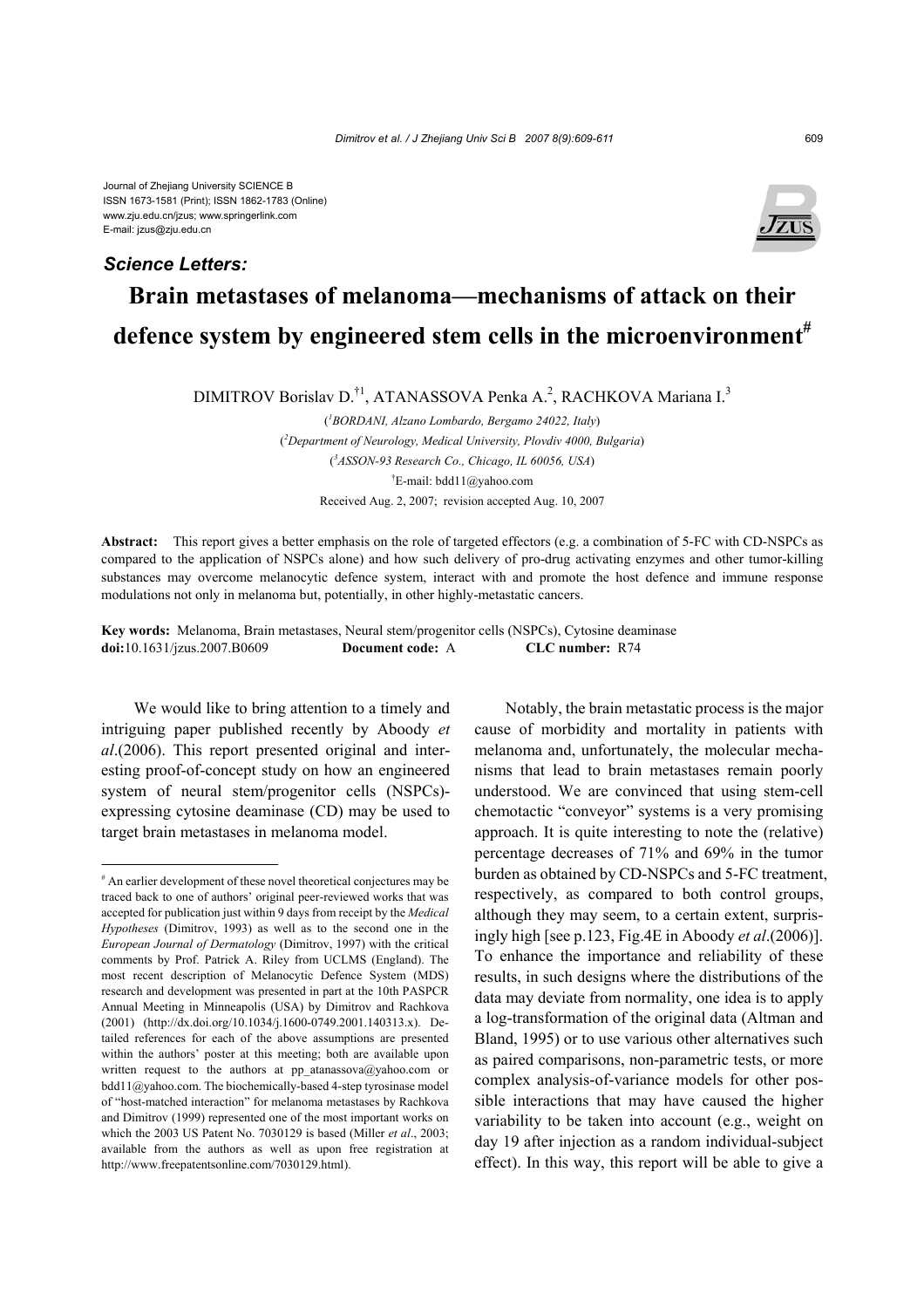better emphasis on the role of the combination of 5-FC with CD-NSPCs as compared to the application of NSPCs alone and how such delivery of pro-drug activating enzymes and other tumor-killing substances may interact with and promote the host defence and immune response modulations.

In this line of thought, we suggested earlier (Dimitrov and Rachkova, 2001) and presented here in a tabular form the novel framework structure for a Melanocytic Defence System (MDS) that may operate not only at the process of transformation of melanocytes to melanoma cells (Table 1), but also at the steps of transformation of melanoma cells to metastatic cells with a potential for higher malignancy and dissemination throughout the body, including the brain. Our theoretical concept includes two main flows of substances and energy (Table 1), which, if applied in the light of a stem-cell chemotactic "conveyor" approach, may not only foster the abovementioned promotion of defence cellular and body mechanisms, but also further clarify the role of such non-specific signal (energy?) transduction pathways as that of Stat3 protein activation as recently reported by Xie *et al*.(2006). It is interesting to mention that this is an almost parallel reporting of Stat3 activity as a potential target for a therapy in (human) melanoma brain metastases, which may transcriptionally regulate such a promoter as vascular endothelial growth factor (VEGF). VEGF is produced by the melanoma cells and represents, at the same time, notably, a powerful chemotactic substance for NSPCs (Aboody *et al*., 2006). These developments in the melanoma-to-brain metastasis theory, and possible therapeutic applications might be very conveniently considered within our previously described 4-step tyrosinase model of "host-matched interaction" (Rachkova and Dimitrov, 1999). Such embeddings may be seen as a very good example of tumor-"host-stromal" relationships on the grounds of the renown Paget's "seed and soil" hypothesis of breast cancer (i.e., melanoma appears not only on the skin but also on covered tissue areas and/or in immunocompromized patients). Conceivably, the pigment cells are from neuro-ectodermal origin and the melanocytes as well as all phenol-oxidase (PO) positive cells are (potential) melanin formers. Thus, it is very probable that NSPCs "match" very closely with the melanoma metastases (as "hosts") in the brain by

a biochemical similarity (PO+) and encoded (embedded) similar early-stage patterns of development and levels of (de)differentiation in both cell types. Moreover, the chemotaxis of NSPCs to metastatic melanoma cells in the brain with conversion of 5-FC to 5-FU by CD could be provoked not only by biochemical signaling axes alone, but it may be also triggered through their own thermodynamic "selfsimilarity" nature as within the system "(melanocyte)-(melanoma cell)-(metastatic cell)" as a local "hot-tissue area" according to our 7-phase models of energy storage (Dimitrov, 1993; 1997). An analogy could be made to the described targeted tumor-stromal interactions that may reciprocally modulate gene expression patterns during metastasis as well. This recent example refers to a xenogeneic breast cancer model (Montel *et al*., 2006); to note, the breast cancer is one of the tumors that preferentially spreads and forms metastases in the brain as a host (as a "selected" organ). In this line of thought, we should note that we had postulated earlier also that, the melanocytes divide and bifurcate normally under normal conditions and, by exporting energy (entropy?) and substances, the cells are progressing slowly within the developmental choice of optimization and synchronization to the surrounding microenvironment. However, in critical conditions, the melanocytes (and, possibly, melanoma metastatic cells in the brain) may neither utilize the highest possible work value of their own energy nor bifurcate normally (Dimitrov, 1997). In such situations, by possibly increasing also in size (dimension), the transforming or already transformed malignant cells may die by apoptosis, aggregate, or start switching-on their own "defence" system to work outwards (Table 1) with (over)expressing various chemotactic substances (e.g., secretory glycoproteins, arachidonic acid, etc.; see Dimitrov and Rachkova, 2001) in the attempt to maintain their own internal thermodynamic balance.

Notably, such an "overloaded" unstable status of the metastatic melanoma cells might be the best moment to be targeted by NSPCs and pro-drug agents' attacks. The paper (Aboody *et al*., 2006) may actually be seen as a further theoretical background on a proof-of-principle approach for a tumor (probably, metastatic) size reduction that might have interfered with survival (p.123, left column, line 5) as based on the above-mentioned therapeutic effect (i.e.,